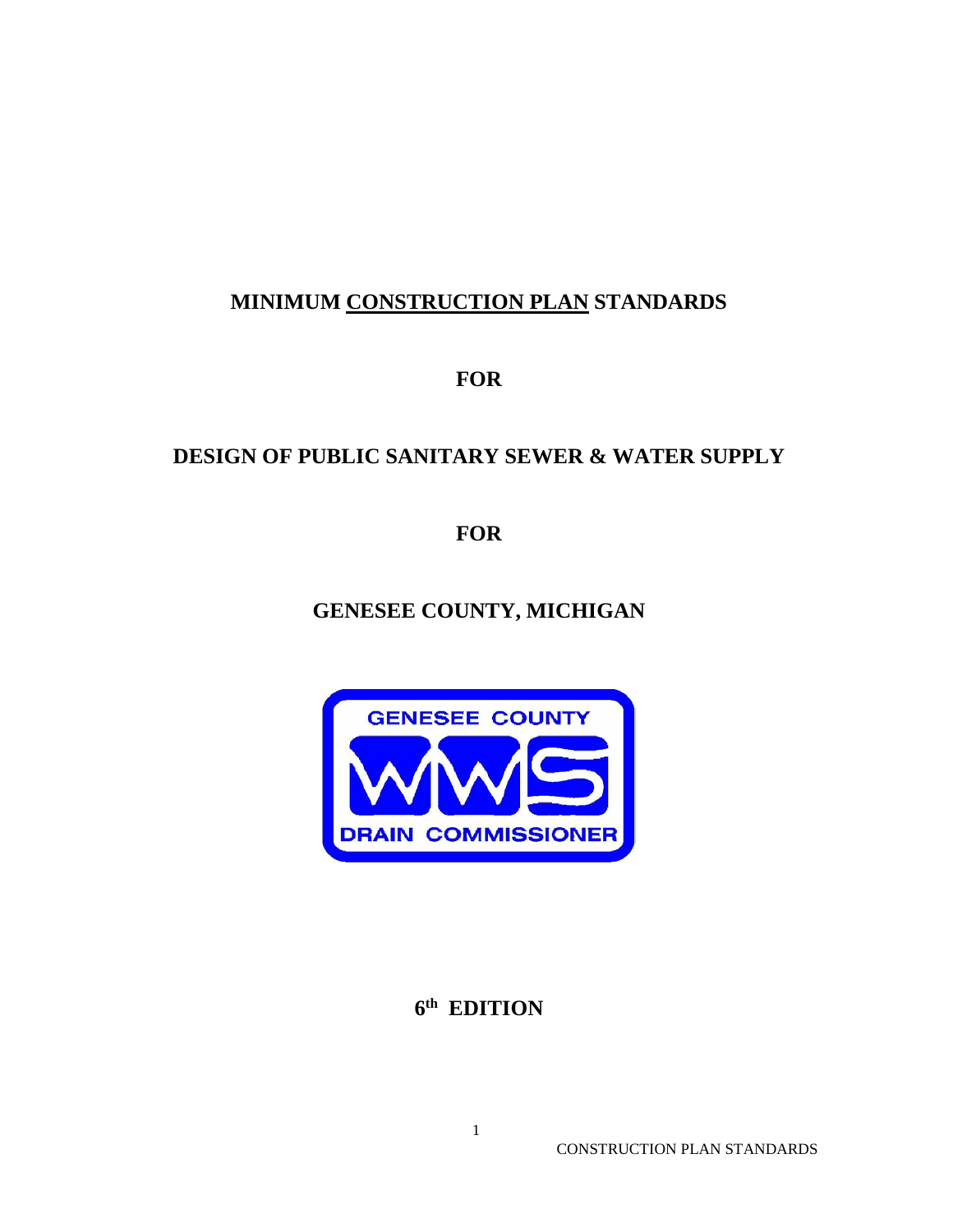#### **FORWARD**

In an effort to expedite the processing of construction plans, the following minimum standards have been formulated by the Genesee County Drain Commissioner Division of Water and Waste Services (GCDC-WWS). Please read and follow these carefully, as there have been significant changes in the standards. PLEASE NOTE: GCDC-WWS approvals are valid for one year. After one year, the project will be subject to start the review process from the beginning.

#### **A. PLAN SUBMISSION**

The submission to GCDC-WWS shall include the following items:

- a. Completed Construction Plan Checklist
- b. One set of 24" x 36" Construction Plans, signed and sealed by a professional engineer licensed in the State of Michigan.
- c. A completed Act 451 Part 41 Permit Application with basis of design (if applicable).
- d. A completed Act 399 Permit Application (if applicable).
- e. All easements properly signed and recorded at the Genesee County Register of Deeds. The easement should be returned to this office once it has been recorded at the Register of Deeds. These easements and any conditions on shall appear on the plans.
- f. Project specifications (if differing from GCDC-WWS 6th Edition).
- g. Detailed shop drawings shall be supplied for any special structure, pump station, etc.
- h. Copies of any other permit applications necessary for the project (wetlands, floodplain, etc.)
- i. Letter from a licensed professional engineer certifying the capacity (for sanitary sewer only).
- j. A Letter of Authorization to review from the local municipality.
- k. Plans are reviewed with two (2) weeks of being received if the application is complete.

#### **B. GENERAL**

The basic format for construction plans must include:

- a. Cover Sheet.
- b. Note Sheet(s).
- c. Construction Plan Sheet(s).
- d. Construction Profile Sheet(s).
- e. Sanitary Sewer and/or Watermain Standard Details.
- f. General Notes Sheet.
- g. Soil Erosion/ Sedimentation Control Details.
- h. Pump Station and Forcemain Detail Sheets.
- i. Meter Pit Note Sheets.
- j. Paving and Storm Sewer Details.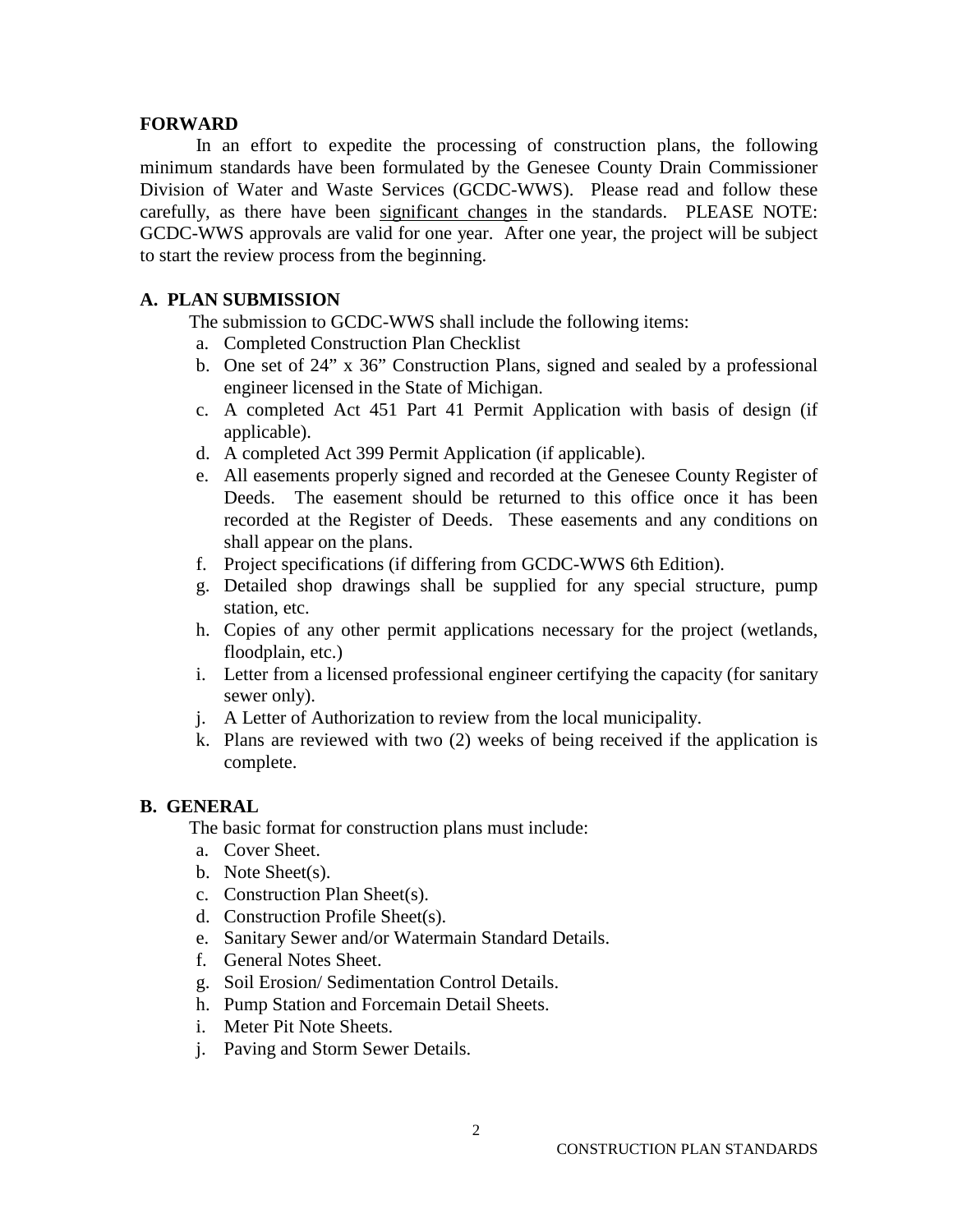- Please make sure ALL UTILITIES are shown in both plan and profile. All plans must have, as a minimum, one sheet showing the utilities master plan for the project.
- Plans shall be submitted on a standard 24" x 36" format. The minimum scale for the detailed construction drawings shall be  $1"=50'$  horizontal and  $1"=10'$  vertical.
- All plans shall be submitted to all utility companies, any affected municipality, etc.

## **C. COVER SHEET**

A cover sheet shall be supplied for all public utility projects. The cover sheet shall, at a minimum, contain the following basic information:

- a. Project Name along with the Municipality, County name, and section number clearly shown.
- b. Location map with layout sketch of project. (Larger projects may require a separate layout sheet).
- c. Engineer's Seal, signed & dated.
- d. Developer's name, address, and phone number.
- e. Sheet index.
- f. Legal property description.
- g. Legend.
- h. Listing of Plan Distribution with contact person and date plans submitted to utility
- i. Total Disturbed Area and statement whether NPDES storm water permit is or is not required.
- j. Miss Dig 811 Alert
- k. Easement Statement All public sanitary sewers and public watermains shall have an easement granted to GCDC-WWS and/or local municipality for maintenance, repair and/or replacement. For condominiums, the easement shall be recorded on the master deed document and for a subdivision, the easement shall be noted on the final recorded plat. All others shall be recorded on the NEW standard GCDC-WWS easement form.
- l. (Place BOLDLY on the cover sheet). **Note: This project has been designed implementing the latest GCDC-WWS Design Specifications. Carefully review the notes, details, and design prior to submitting a bid. Full compliance with the new standards will be required.**
- m. A statement whether or not existing utilities were exposed for verification of location and elevations.

## **D. NOTE SHEET**

The second sheet of any set of construction plans shall be a general information sheet for contractors regarding this project. The following items shall be on this page:

- a. General Construction Notes
- b. Watermain Notes
- c. Sanitary Sewer Notes
- d. Bid Notes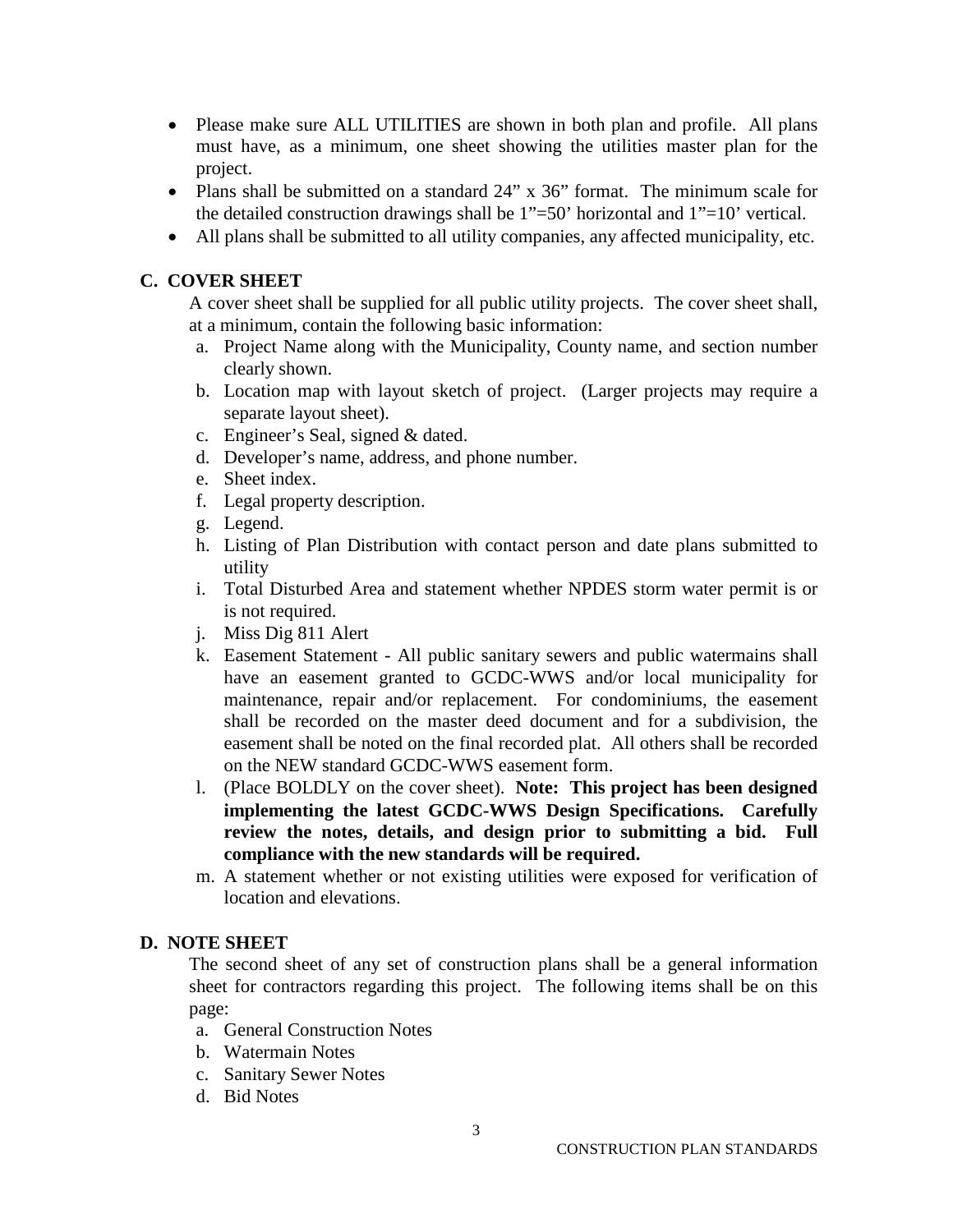- e. Special Project Notes
- f. Forcemain & Pump Station Notes
- g. Storm Sewer & Pavement Notes

## **E. MINIMUM ITEMS TO BE INCLUDED ON THE PLANS:**

The plan shall include but will not necessarily be limited to the following items:

- a. All geographical and topographical features.
- b. Location of proposed utility.
- c. All property lines shown on the plans.
- d. All phase lines shown on the plans.
- e. All existing underground utilities shown in plan and in profile.
- f. All 6" service risers are to be shown on the plan to their termination point. Riser locations are to be determined in the field by project engineer or county inspector.
- g. A riser schedule showing the station and invert elevation for each house riser. It shall be the contractor's responsibility to install the service leads at a sufficient depth to service house basements if the main line sewer is sufficiently deep. Where feasible the service risers shall be installed at a minimum depth of 8' to 10' at the property line.
- h. All existing buildings and properties shall be provided with a sanitary service riser. This includes boring a road to serve buildings and properties on the opposite side of the road where the sanitary sewer is being installed.
- i. Where possible, the North Arrow shall be located to the top or to the right of the sheet.
- j. All easements and easement conditions shall be shown on the plan view.
- k. All utilities shall be centered within the easement, where applicable.
- l. All vacant lots shall be numbered.
- m. All proposed buildings shall be numbered.
- n. Roadways, ROW size, lot numbers, future building numbers, parcel ID numbers, street address for site, street address for surrounding buildings, and lot configuration.
- o. The location of all physical features that may be affected by the construction shall be shown on the plan view. The feature shown shall be listed and the distance left or right of the road centerline shall be shown. Physical features to be listed shall include trees, poles, headwalls, culverts, watermain valves or hydrants, driveways and type of surface, signs, mailboxes, shrubbery, gas markers, telephone markers, stumps, etc.
- p. Size, grade, length, bedding, and material of pipe between manholes or structures.
- q. First floor elevations shall be shown where critical to the design.
- r. Stationing along the utility centerline.
- s. **All compacted sand backfill shall be noted on both plan and profile view**.
- t. A benchmark referenced the USGS or NGV vertical datum. Benchmark locations shall be identified on the plan view. All benchmarks shall be listed with a description, elevation and location.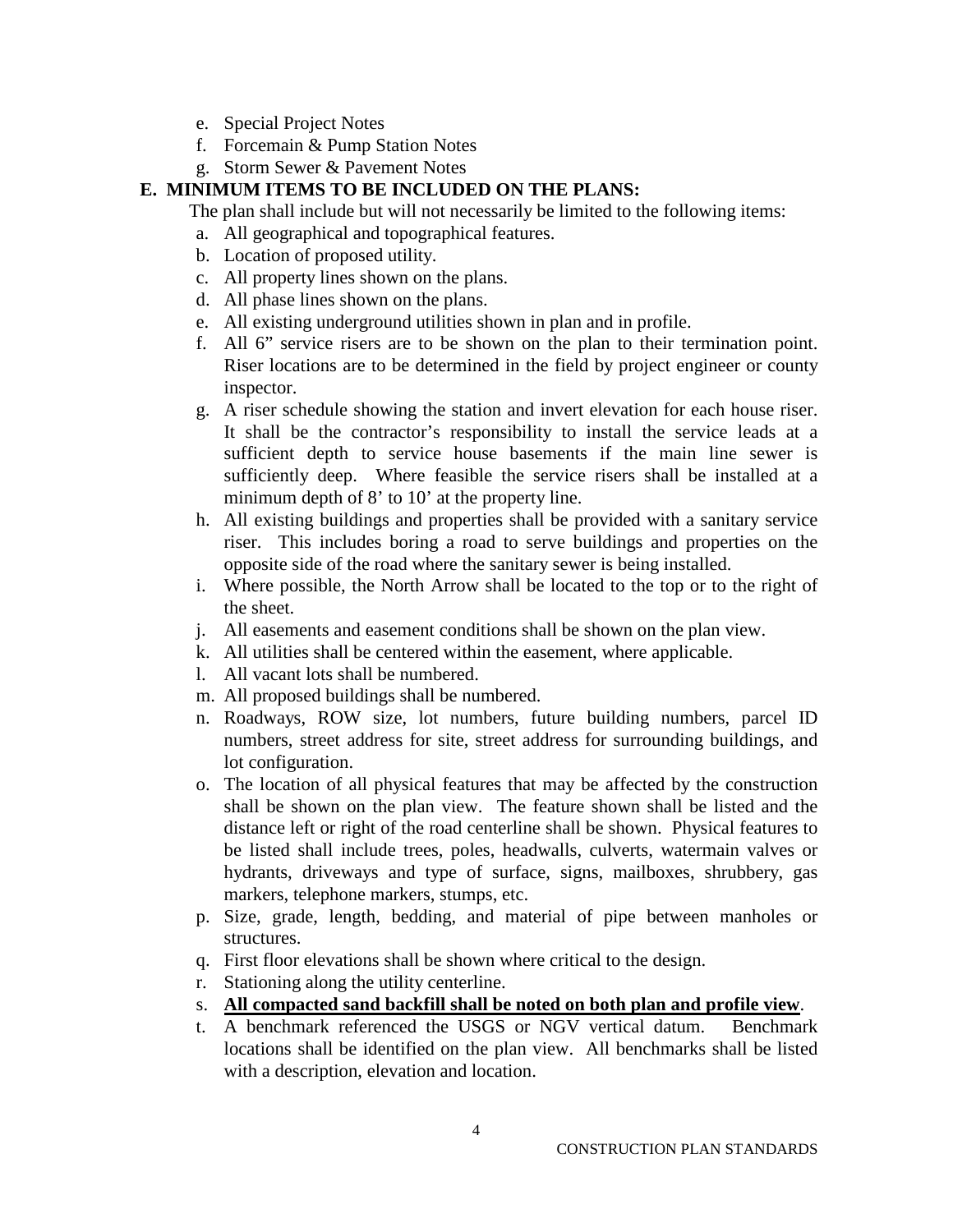- u. For the crossing of any stream or county drain, the direction of flow, low water elevation, high water elevation, flood plain limits, wetlands, and low point of channel bottom at crossing, shall be listed by elevation.
- v. Meters shall be placed on the utility crosses a municipal boundary or connects to a county owned utility.

## **F. GENERAL NOTES TO BE INCLUDED:**

Utility Warning - Underground utility locations as shown on the plans were obtained from utility owners, and were not field located. A minimum of three (3) working days prior to beginning construction, the contractor shall notify "MISS DIG" (811) and have all underground utilities staked before any work may begin. The contractor shall be responsible for the protection and/ or relocation of all utilities that may interfere with construction. Three (3) Working Days Before You DIG - Call MISS DIG (811).

### **G. PRIOR TO SUBMITTAL TO THE STATE OF MICHIGAN:**

Prior to submittal to the State of Michigan Department of Environmental Quality the following items shall be submitted to GCDC-WWS:

- a. Approval from GCDC-WWS and/or the local community.
- b. Construction plans submitted in PDF form and on clear, 4 mil mylar reproducible.
- c. The appropriate number of plans to be sent to State of Michigan.
- d. Notice of Coverage for the NPDES permit, if 5 acres or more are disturbed. The Engineer shall prepare the Notice of Coverage and submit it, along with a check for \$400.00 payment to the State of Michigan, along with the completed Soil Erosion and Sedimentation Control application, to GCDC-WWS.
- e. Payment shall be made for all inspection and water usage fees. GCDC-WWS Inspection fees are detailed in the current fee schedule, attached

### **H. SANITARY SEWER DESIGN**

In general, all sanitary sewers shall be designed in accordance with the current edition of the Recommended Standards For Wastewater Facilities (10 State Standards) and the GCDC-WWS Standard Specifications and Details.

### **1. DESIGN BASIS**

Average sewage flow: 1 unit = 3.5 people at 90 gpd = 315 gallons/day. The engineer may be required to submit the basis of design to GCDC-WWS.

#### **2. DESIGN CRITERIA**

All construction and material shall conform to the latest GCDC-WWS Standard Specifications and Standard Details. All public systems shall have a minimum pipe size of 8". All public systems shall be extended to the furthest limits of the property and properly sized according to GCDC-WWS determination.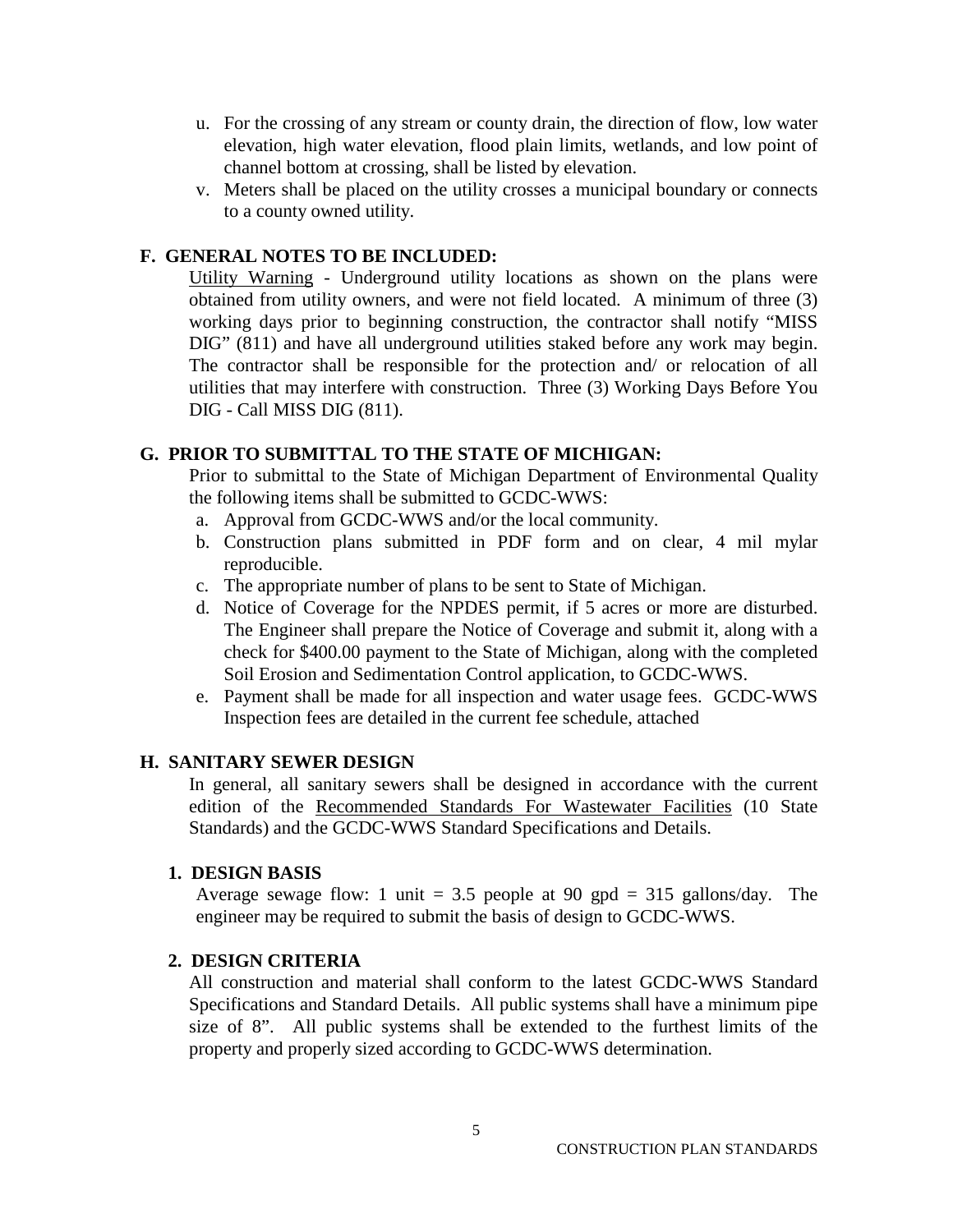- a. Generally no lateral sewer shall be constructed with less than 8' of cover below the crown of the existing or proposed road grade. Where shallow sewers are anticipated, the basement elevation of all affected buildings (proposed and existing) shall be shown on the plan. Where the cover over the crown of the sanitary sewer is less than 48", the design engineer shall specify a minimum thickness of an approved insulation cover above the top of the sewer and extending one foot either side.
- b. The minimum size of a public sewer shall be 8" in internal diameter.
- c. All public systems shall be **extended** to the furthest limits of the property, including corner lots, properly sized according to GCDC-WWS determination.
- d. Proposed inverts and surface elevations of each manhole shall be shown.
- e. In the profile view, show the proposed ground elevation, existing ground elevations, existing ditch centerline elevations, and the centerline of road elevation.
- f. A numbering sequence for manholes, valves, hydrants, etc.
- g. All sanitary sewers shall be designed and constructed so as to discharge a minimum velocity of 2' per second when flowing full. Velocities greater than 12' per second should be avoided where possible.
- h. Manhole spacing shall not exceed 400' for sewers under15" and not exceed 600' for sewers larger than 18".
- i. Core drill all existing manholes and install an approved flexible rubber boot.
- j. Internal drop connections will not be allowed on public sanitary sewers. Connections within 30" from the invert of the outlet sewer are acceptable without an external drop connection.
- k. Show all external drops for sewer connection exceeding 30" from the existing invert and reference the sanitary sewer standard detail.
- l. A horizontal separation of 10' shall be maintained between sanitary sewer and public water supply.
- m. Show method of connection referenced to Standard Details including the method of connection.
- n. Plan or profile note: "Contractor shall not connect to the existing outlet sewer until the proposed sanitary system is tested and approved by GCDC-WWS." The ENGINEER shall indicate the connection method to be used.
- o. For mainline bores, in plan **and** profile view, show length, size and thickness of the casing pipe with a reference to the appropriate standard detail.
- p. Show approved bedding requirements for all pipes to be used.
- q. Show length, grade, and pipe material between manholes.
- r. 6" service risers shall be shown and referenced to a standard detail. Design shall incorporate one lead per parcel on both sides of the road with the exact location to be determined in the field. Indicate a typical length for main side and bore and include material and length. For bores, show casing size, thickness, material and length. All 6" service risers are to be bedded pursuant to PVC bedding detail. Show invert elevation for all service leads.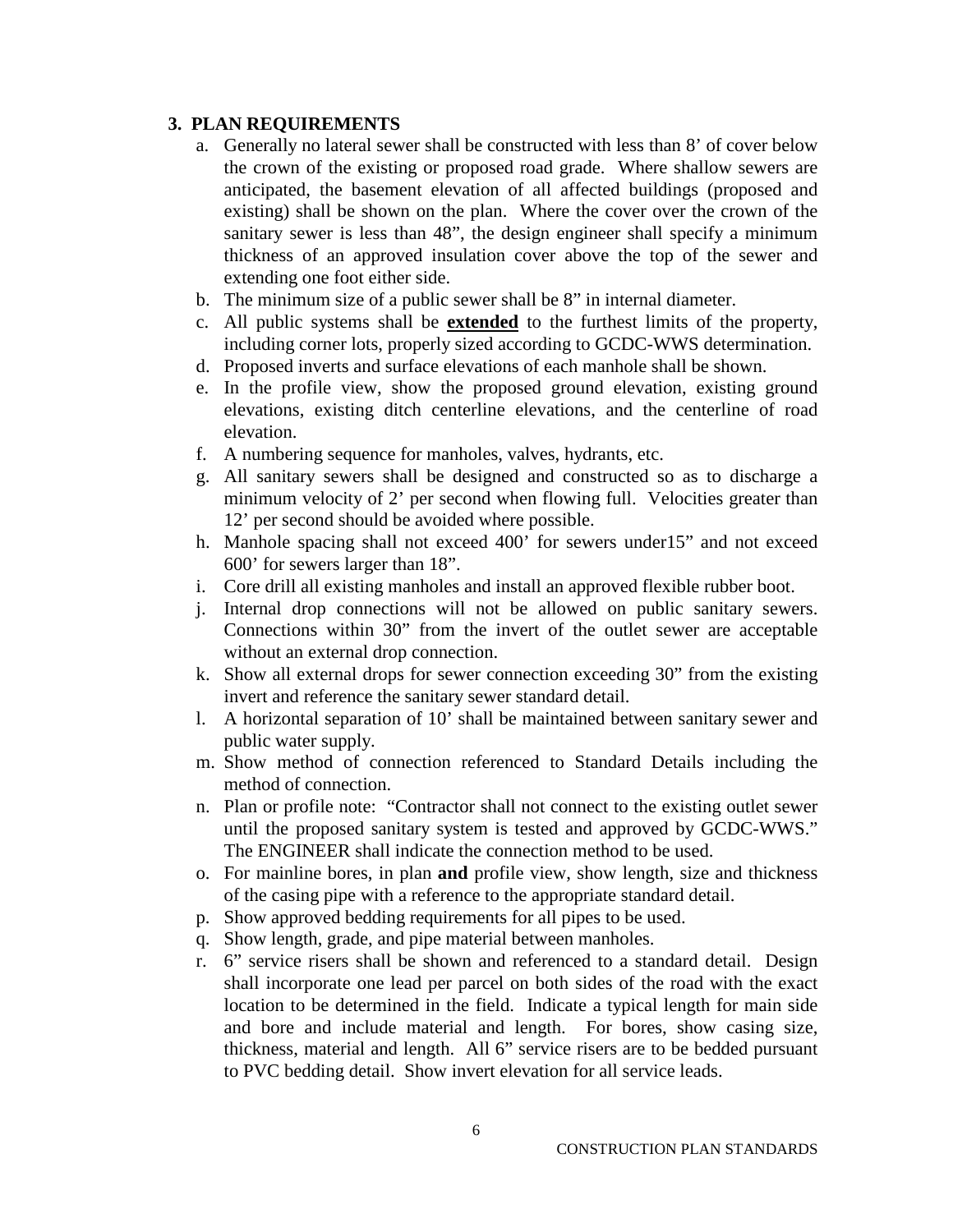- s. All saddle taps shall be made by GCDC-WWS. The developer shall submit required fee per tap. There shall be **NO** 6" saddle taps made on interceptor sewers, unless approved by the Division Director.
- t. All public sanitary sewer shall be televised by a reputable company whose approval is determined by GCDC-WWS and submitted to GCDC-WWS prior to final acceptance. Reference Note: All public sanitary sewer 8" or larger shall be internally televised by the contractor, and the TV reports, including the tapes, shall be given to GCDC-WWS prior to the request for final acceptance. The contractor shall be responsible for cleaning the line and assuring all dirt and debris has been removed prior to televising. The TV report shall list the distance a house lead is located from a manhole, all shear breaks in the main or service riser, all longitudinal cracks, broken pipe, dips in the line, pin holes, etc. For PVC public sanitary sewers, these defects shall be repaired by the contractor by excavating, or if applicable  $\&$  approved, grouting. A leaking joint is defined as having sufficient infiltration to wet the interior of the joint. GCDC-WWS shall be notified when the line is to be televised to be present to inspect repairs. The sanitary sewer shall be televised in an upstream mode, so as to correlate measurements of tees to inspector's field measurements.

#### **I. WATERMAIN DESIGN**

In general, all watermains shall be designed in accordance with the current edition of the Recommended Standards For Water Works (10 State Standards) and the GCDC-WWS Standard Specifications and Details.

#### **1. DESIGN BASIS**

Water supply systems shall be designed to furnish an average daily flow of 100 gallons per capita per day and a maximum of 200 gallons per capita per day. The water supply system shall be designed to provide a minimum of 1500 gpm at 30 psi residual pressure. When the fire protection is to be provided, system design should be such that fire flows and facilities are in accordance with the requirements of the State Insurance Services Office. The engineer may be required to submit the basis of design to GCDC-WWS.

#### **2. DESIGN CRITERIA**

All construction and material shall conform to the latest GCDC-WWS Standard Specifications and Standard Details. All public systems shall have a minimum pipe size of 8" and be designed to loop all watermain and eliminate dead end lines. All public systems shall be extended to the furthest limits of the property and properly sized according to GCDC-WWS determination.

- a. Place a note on plan or profile regarding testing procedures used.
- b. If the contractor is pressure testing against an existing valve, then a note shall be placed on the construction plans regarding procedures.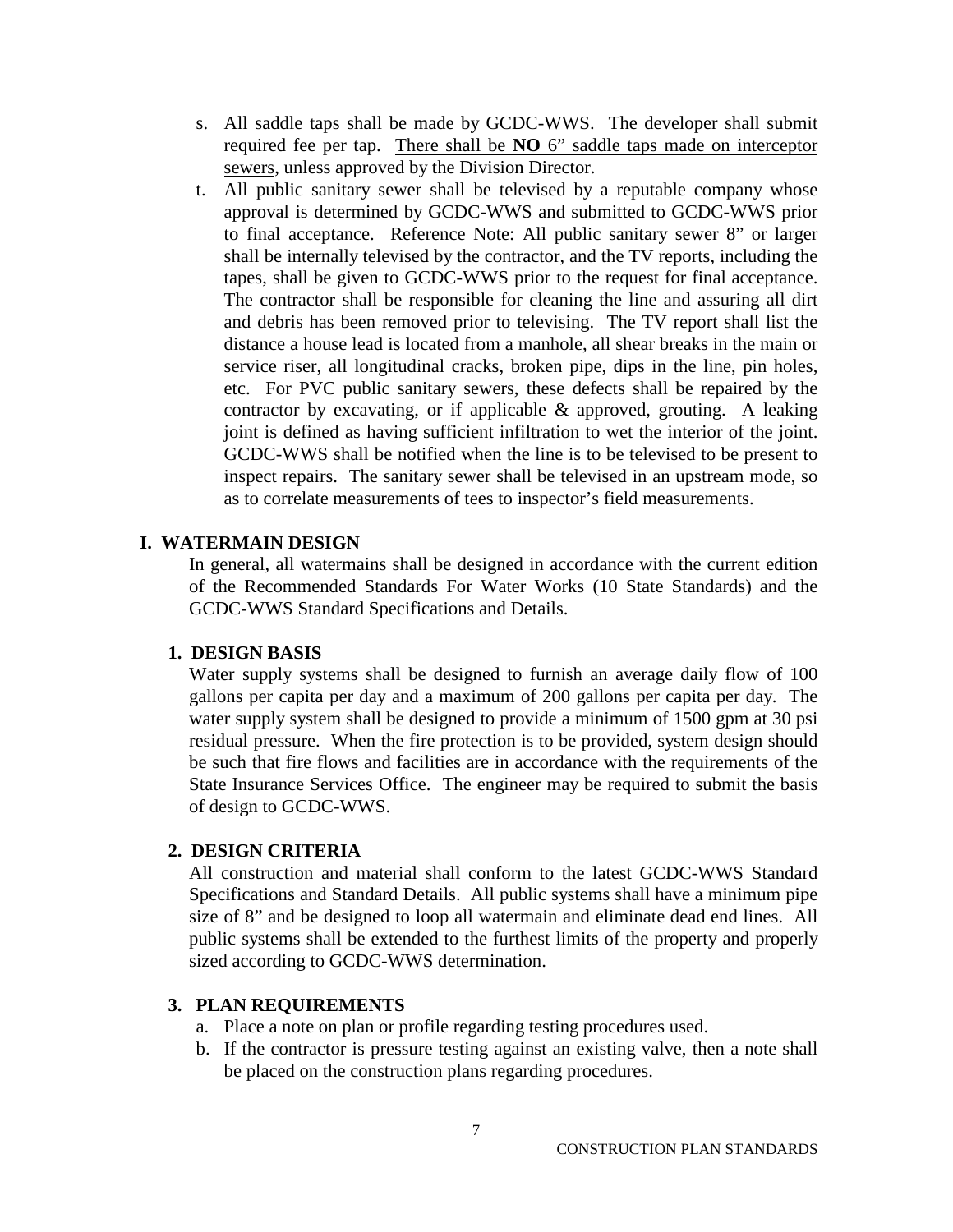- c. Notes for temporary corporations for chlorinating and proper testing procedures.
- d. Remove corporations after satisfactory testing, and cap with copper threaded plugs.
- e. Show depth of cover, bedding, length and material in profile view.
- f. Show typical water service connection size in plan view, and reference standard detail.
- g. In profile view, show the proposed and existing ground elevation.
- h. For hydrant assemblies in plan, note the tee, hydrant, valve, box, approved restraints & standard detail.
- i. Show PROPER size manholes on ALL pressure taps and cut in valves.
- j. Place fire hydrants (temporary or permanent) at the end of ALL lines.
- k. Watermains shall have at least 10' of horizontal separation from any Sanitary Sewer or Storm Sewer.
- l. Hydrants shall be installed at a minimum of every 500 feet.
- m. The minimum watermain size shall be 8" in diameter. A maximum of 300 lineal feet of 6" may be allowed in cul-de-sacs, etc., if this size meets with the allowable design basis.
- n. Gate valves at the end of lines shall have one pipe length added prior to any reducer and end with a fire hydrant, then with a restrained plug.
- o. All public systems shall be **extended** to the furthest limits of the property, including corner lots, properly sized according to GCDC-WWS determination.

## **J. FORCEMAIN CONSTRUCTION NOTES**

In general, all watermains shall be designed in accordance with the current edition of the Recommended Standards For Wastewater Facilities (10 State Standards) and the GCDC-WWS Standard Specifications and Details.

- a. All material and construction procedures for forcemain shall conform to GCDC-WWS standard details and specifications. All forcemain shall be Ductile Iron when forcemains are 4" in diameter or greater. All piping within any submersible stations shall be supported in an approved method.
- b. Minimum cover over the top of the forcemain shall be 5' from final grade. The forcemain may be lowered during construction to avoid underground problems.
- c. The connection shall not be made to the outlet gravity sewer until approval has been granted by GCDC-WWS.
- d. Contractor shall place approved thrust restraints at all horizontal and vertical bends. Restraints shall be in accordance with manufacturer's recommendations for pressure generated by the pumping system and in accordance with the GCDC-WWS standard details and specifications.
- e. All constructed elevations at point of beginning, at stream or drain crossings, if any, and at point of ending shall be field determined by the contractor using proper surveying equipment and the information incorporated into the record drawings.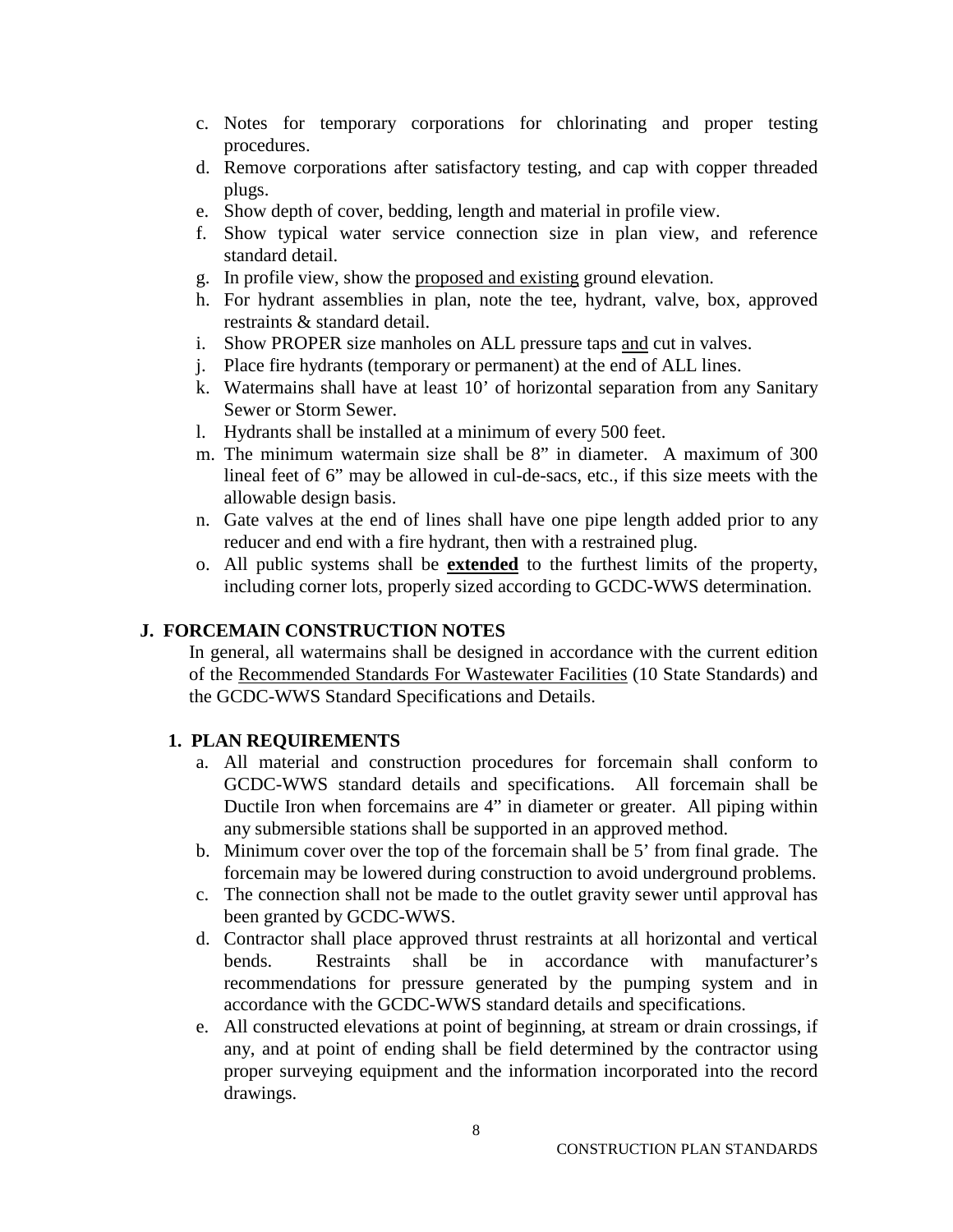- f. All forcemain shall be pressure tested in accordance with the GCDC-WWS standard details and specifications. All testing is to be done by the Contractor under the observation and supervision of a representative of GCDC-WWS.
- g. The entire project shall be restored to as near as original condition as feasible and in accordance with standard specifications. Restoration shall include repair and replacement of sidewalks and drives, gravel restoration, and resurfacing of any hard surfaced areas disturbed during construction. Culverts, mailboxes, shrubs, etc. shall be replaced prior to placement of 4" of clean topsoil. The contractor is responsible for seeding, fertilizing and mulching the entire length of the project.

### **K. PUBLIC PUMP STATIONS**

In general, all pump stations shall be designed in accordance with the current edition of the Recommended Standards For Wastewater Facilities (10 State Standards) and the GCDC-WWS Standard Specifications and Details.

#### **1. PUMP STATION DATA**

The following information shall be provided to GCDC-WWS for review and approval:

- a. Basis of design
- b. Station type: wetwell/submersible or wetwell/drywell.
- c. Proposed pumping units to be served by this project & future
- d. Average sewage flow: 1 unit = 3.5 people  $\omega$  90 gpd = 315 gallons/day
- e. Must be able to pump existing and projected sewage with largest pump out of service.
- f. Pump curve, as a minimum, will show: Total Dynamic Head, GPM, RPM, impeller size, HP, motor eff., NPSHR, NPSHA, design peak flow.
- g. Wetwell diameter, working volume, drawdown time, fill time.
- h. Auxiliary equipment: as a minimum, in conformance with standard detail for control panels.
- i. Pump controls mercury float switches.
- j. Size, material, length, and velocity of forcemain
- k. Buoyancy calculations
- l. Any needed air release valves.
- m. Spare parts: (alt., lights, etc.)

- a. All components and construction of the proposed pump station shall be in accordance with GCDC-WWS standard details and specifications.
- b. Contractor shall submit sufficient copies of shop drawings for approval by the design engineer and by GCDC-WWS.
- c. The contractor shall order and pay for all costs associated with supplying power to the pump station. The power supply shall be 3 Phase. The supply of power shall include, but is not limited to, any required 3 Phase power extension, power poles, transformers, power drop, meter, etc.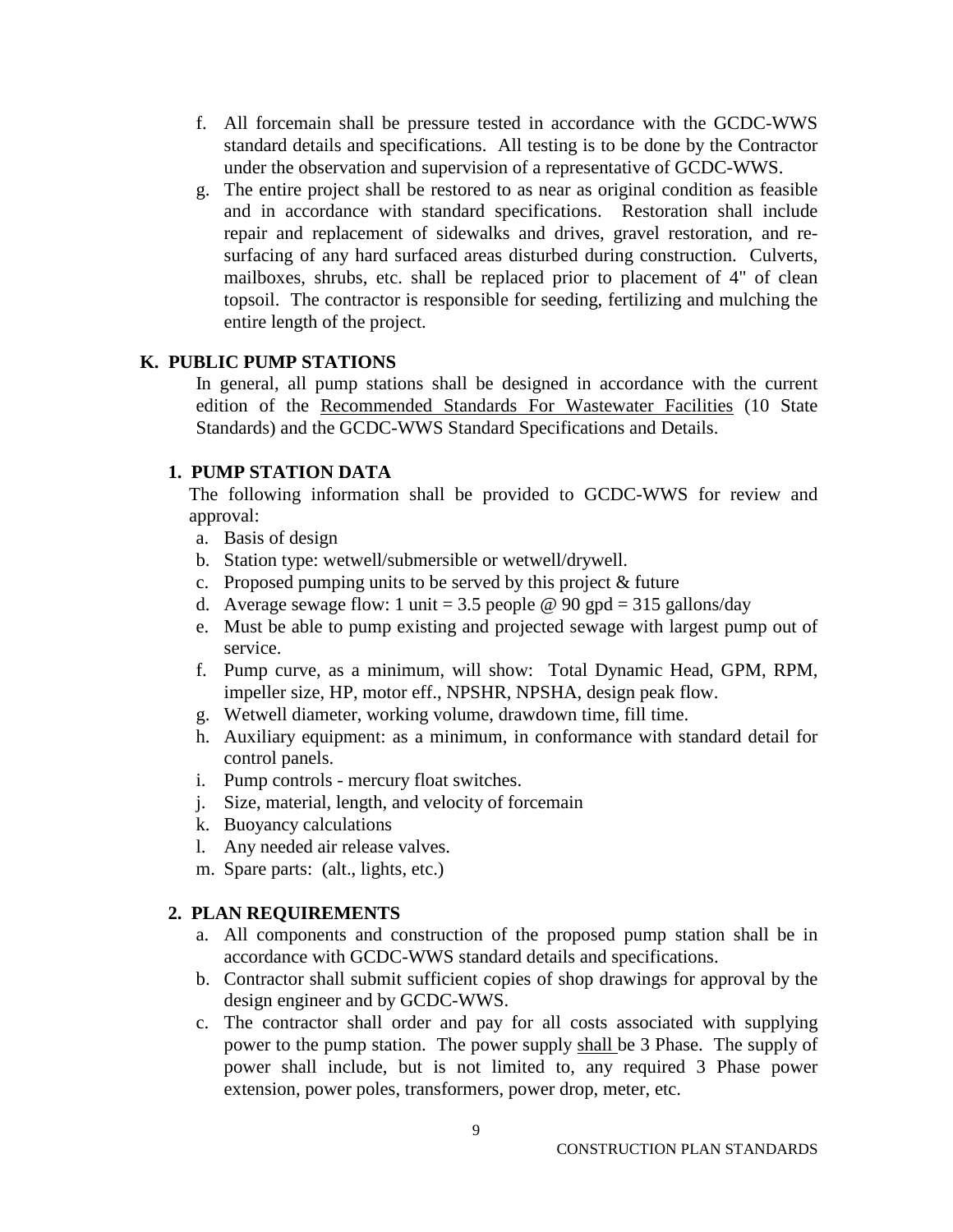- d. All electrical work and material shall be in accordance with NEC, local, state codes, and any other applicable codes.
- e. Design engineer shall show all pump station data, design, and buoyancy calculations on the plan sheet.
- f. The wetwell shall be sized according to service area, proposed and future flows, and pump sizes. The wetwell shall conform to GCDC-WWS standard details and specification. A basis of design shall be submitted to GCDC-WWS for review and approval.
- g. The valve vault shall be separate from the wet well with valves, emergency connection, etc. and approved through the shop drawing submittal process.
- h. Contractor shall be responsible for all installations and start-up work and shall furnish and install all materials to deliver a functional pumping station.
- i. O&M manuals shall be supplied to GCDC-WWS and approved prior to final acceptance.
- j. The contractor shall install 6AA crushed limestone (A1) under the wetwell and valve vault. 6AA crushed limestone (A1) shall extend from the bottom of the excavated area to the top of the forcemain and any inlet gravity lines. Compacted sand backfill shall be placed around the rest of the wetwell and valve vault.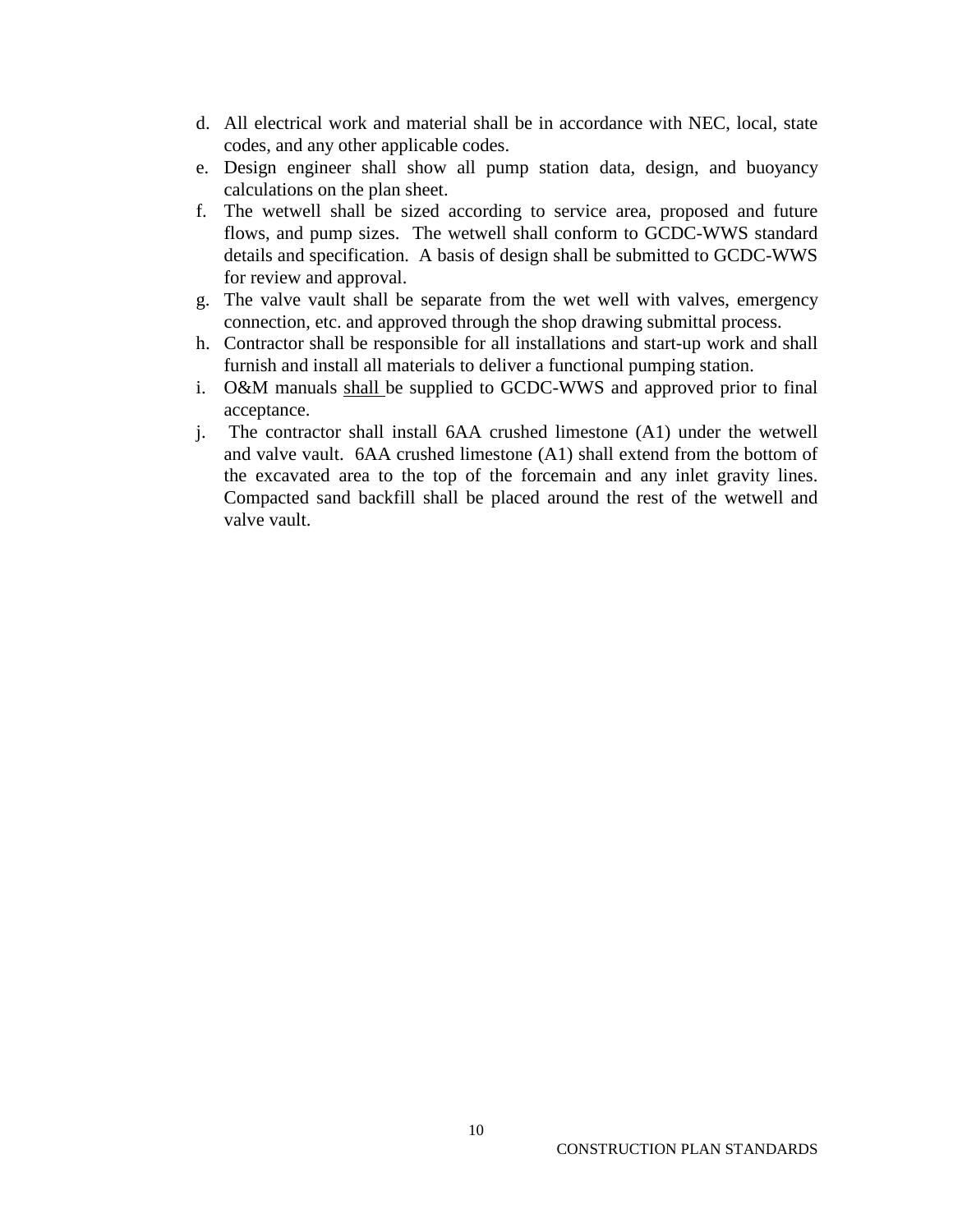**Genesee County Drain Commissioner's Office**

**Division of Water and Waste Services**

**Construction Plan Submittal Check List 7th Edition**

**Project Name:** 

**Parcel and or Parcel #'s** 

#### **The following information shall be included with, or**

#### **appear on all, construction plans submitted to this office:**

*Please note that if any of the following information is not applicable to the development being submitted, so state with reason.*

#### **GENERAL**

| \$250 construction plan review fee. Checks payable to "The Genesee County Drain Commissioner".                                                                                                                                                                           |
|--------------------------------------------------------------------------------------------------------------------------------------------------------------------------------------------------------------------------------------------------------------------------|
|                                                                                                                                                                                                                                                                          |
| A copy of this Construction Plan Submittal Checklist, signed and dated.                                                                                                                                                                                                  |
| Transmittal sheet indicating if this is a first time submission or if the plans are being resubmitted.                                                                                                                                                                   |
| Letter signed and sealed from a professional engineer stating there is adequate sanitary sewer<br>capability for this development, which shall include all calculations and flow maps. This shall<br>include the entire route from the proposed site to the interceptor. |
| Site plan approval letter from the local municipality.                                                                                                                                                                                                                   |
| Tax map of area with appropriate property highlighted. Tax map shall also show the surrounding<br>area, including both sides of the road and can be obtained from the Genesee County Dept. of<br>Equalization.                                                           |
| Sheet size of 24" x 36". (If a different sheet size is proposed, this office must be contacted prior to<br>submitting plans.)                                                                                                                                            |
| Legend.                                                                                                                                                                                                                                                                  |
| GCDC-WWS Demolition Notes, if applicable.                                                                                                                                                                                                                                |
| Minimum scale shall be $1" = 50'$ .                                                                                                                                                                                                                                      |
| All parcels have been serviced with sanitary and watermain adjacent to this property.                                                                                                                                                                                    |
| IPP Permit Application for all non-residential buildings if applicable.                                                                                                                                                                                                  |
| Copies or applications for all EGLE permits as applicable to the development.                                                                                                                                                                                            |
| Soil Erosion & Sedimentation Control Plan (SESC) or copy of SESC Permit.                                                                                                                                                                                                 |
| All existing (water, sanitary sewer, and storm water) utilities shown on the plans and labeled with<br>their size (rims, inverts), elevation, and material. Please also label any utilities in other areas where<br>conflicts may arise.                                 |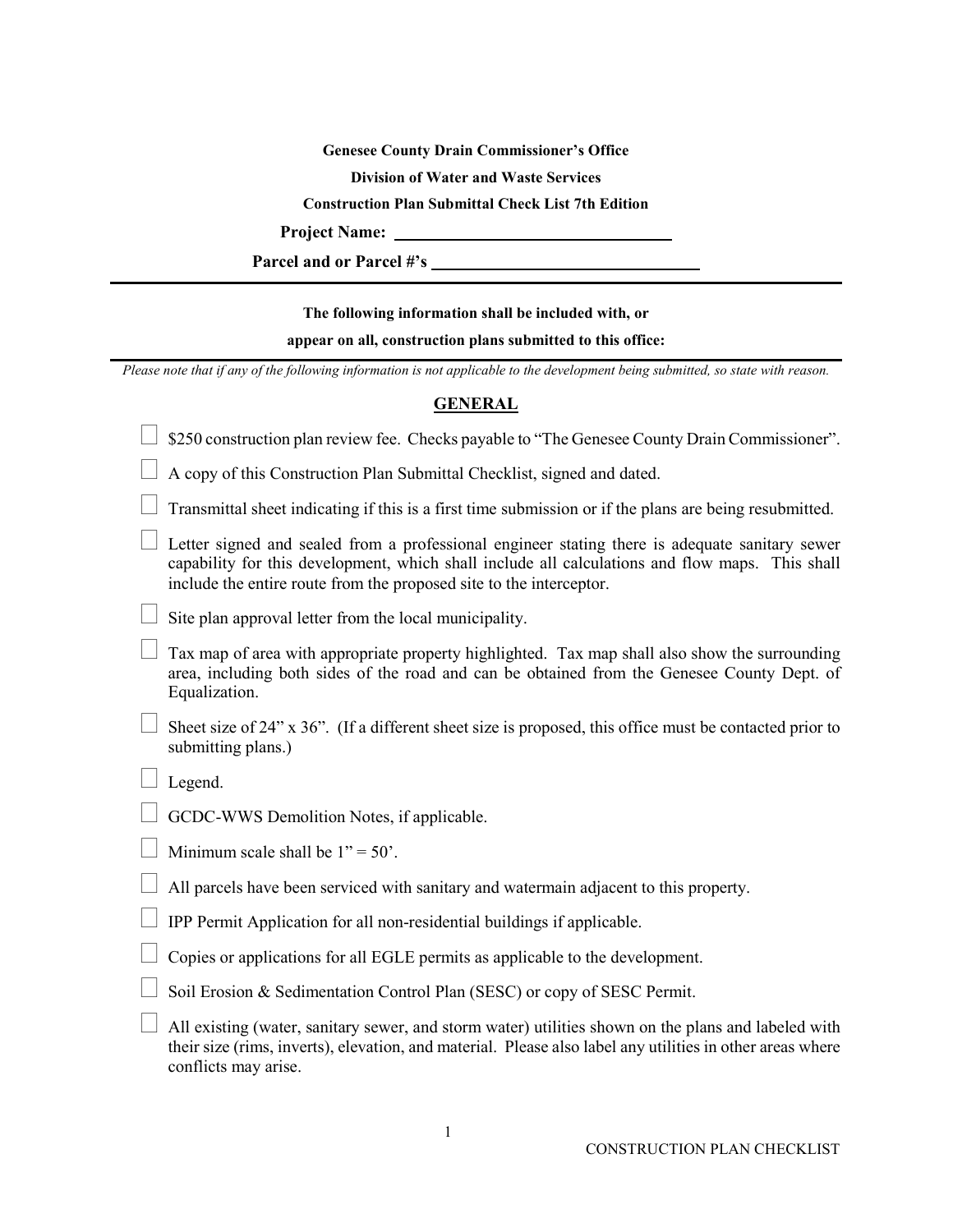|                                                                               | Recorded easements for the proposed public utility extensions. Minimum width for easements<br>shall be Sanitary Sewer = $20'$ and Watermain = $15'$ . The utility shall be centered in the easement. |  |  |  |
|-------------------------------------------------------------------------------|------------------------------------------------------------------------------------------------------------------------------------------------------------------------------------------------------|--|--|--|
|                                                                               | Benchmarks shall be shown and labeled in either USGS or NGV datum.                                                                                                                                   |  |  |  |
|                                                                               | Utilities shall be extended to the furthest limits of the property.                                                                                                                                  |  |  |  |
|                                                                               | Location of the 100-year flood plain elevations and wetlands.                                                                                                                                        |  |  |  |
|                                                                               | Roadways, ROW size, lot numbers, future building numbers, parcel ID numbers, street address for<br>site, street address for surrounding buildings, and lot configuration.                            |  |  |  |
|                                                                               | GCDC-WWS' most current detail sheets and general construction notes as applicable which can<br>be found on the website.                                                                              |  |  |  |
|                                                                               | Plans have been submitted to GCDC-SWM (Surface Water Management) for Storm and/or Surface<br>Water review (if applicable).                                                                           |  |  |  |
| <b>COVER SHEET</b>                                                            |                                                                                                                                                                                                      |  |  |  |
| The cover sheet shall, at a minimum, contain the following basic information: |                                                                                                                                                                                                      |  |  |  |
|                                                                               | Project name, address, scale, and north arrow                                                                                                                                                        |  |  |  |
|                                                                               | Location map with layout sketch of project                                                                                                                                                           |  |  |  |
|                                                                               | County, municipality, and section number below project name                                                                                                                                          |  |  |  |
|                                                                               | Plans signed and sealed by a professional engineer, surveyor, or an architect                                                                                                                        |  |  |  |
|                                                                               | Developer's name, address, and phone number                                                                                                                                                          |  |  |  |
|                                                                               | Sheet index                                                                                                                                                                                          |  |  |  |
|                                                                               | Legal description                                                                                                                                                                                    |  |  |  |
|                                                                               | $\Box$ Plan distribution list including contact names and dates submitted to utility/agency                                                                                                          |  |  |  |
|                                                                               | Total disturbed area and a statement clarifying whether an NPDES permit is or is not required.                                                                                                       |  |  |  |
|                                                                               | 811 "Call Before You Dig" Alert                                                                                                                                                                      |  |  |  |
|                                                                               | GCDC-WWS Contractor Alert Statement and Easement Statement                                                                                                                                           |  |  |  |
|                                                                               | A statement clarifying whether or not existing utilities were exposed for verification of location<br>and elevations.                                                                                |  |  |  |

 $\Box$  Verification that there are no franchising agreements, no community boundary crossing restrictions, no municipal agreements restricting connections.